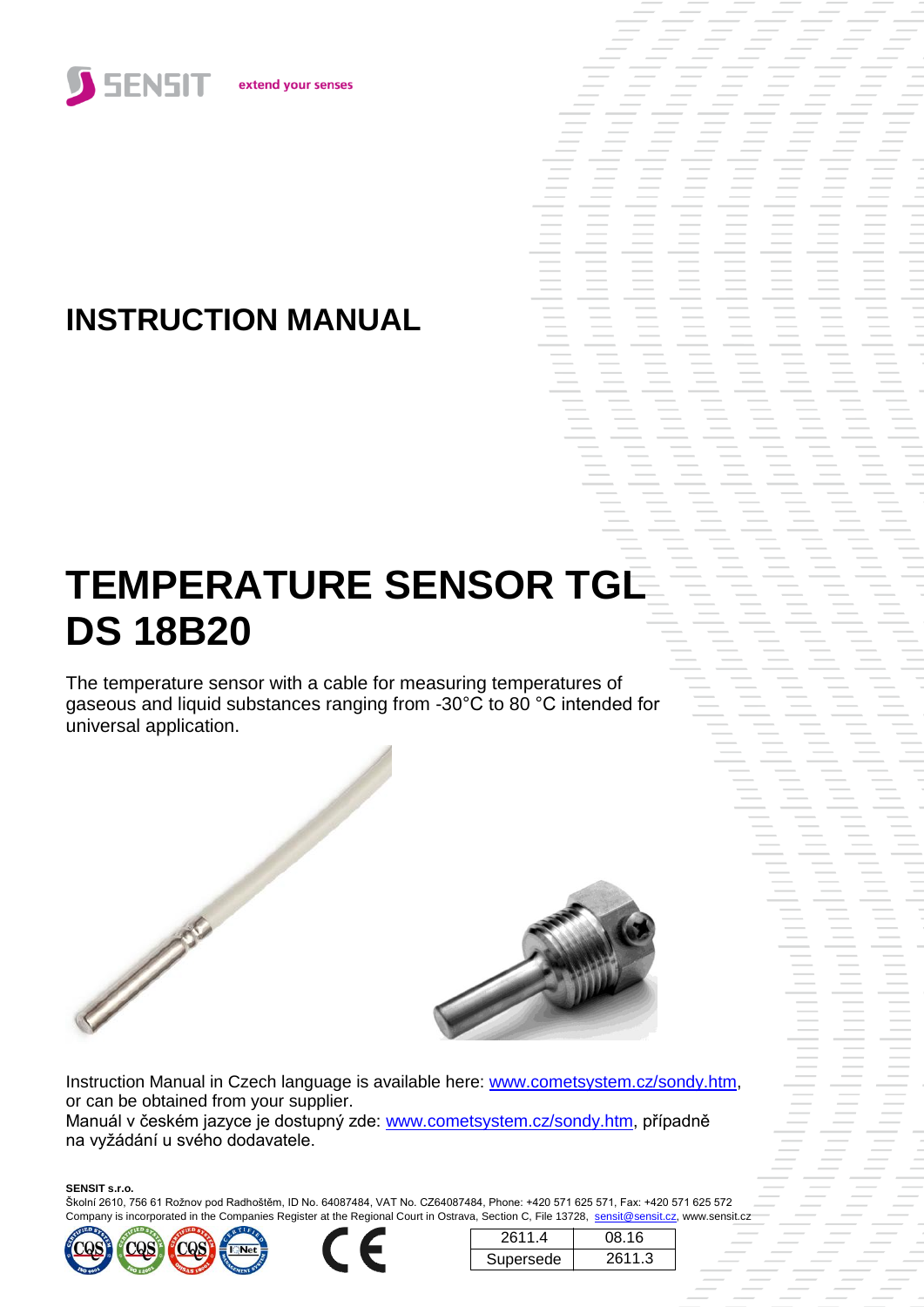# **Legal regulations and standards:**

- Laws, regulations and technical standards referring to occupational safety must be followed during installation.
- Electrical connection of the detector may only be carried out by a competent person with electrician qualification who is familiarized with the "Instruction Manual" in detail.
- The Instruction Manual is part of the product and it is necessary to keep it for the entire service life of the product.
- The Instruction Manual must be transferred to any other owner or user of the product.
- The disposal must be performed in compliance with the Directive 2008/98/ES of the European Parliament and of the Council - on waste and the Directive 2012/19/ES of the European Parliament and of the Council – on waste electrical and electronic equipment (WEEE).
- The sensors are delivered in packages, which guarantee resistance to mechanical influences and that meet the conditions with the European Parliament and Council Directive 94/62/ES on packaging and packaging waste.
- All SENSIT s.r.o. products are checked for their function and the compliance with their specifications usually by comparison with reference measuring instruments. These reference instruments are traceable to the Czech national standards and the measurement uncertainty is considered for the measuring processes.

# **Application:**

The temperature sensors TGL are designed for measuring temperatures of gaseous and liquid substances. The temperature range for application of the sensor is – 30°C to 80 °C and it must not be exceeded even for a short term. The sensors may be used for all control systems compatible with the DALLAS DS 18B20 temperature sensor. They meet the ingress protection IP67 according to the EN 60 529 standard. The temperature sensors are designed for universal application. The sensors in combination with JTG8 thermowell can be used for measuring temperatures in piping and simultaneously as pressure equipment in terms of the Pressure Equipment Directive 97/23/ES. The sensors are suitable for temperature measurement in chemically non-aggressive environments, the using must be chosen with regard to temperature and chemical resistant housing and a cable.

#### **Specific features:**

The sensors with thermowell can be installed as part of the pressure device in accordance with EC Directive 2014 / 68EU (PED), and their use is possible in this case only for non-aggressive, non-corrosive liquids, for maximum length of stem up to 300 mm and static compressive strength of PN 63 and only in operating temperature range -30 up to 80 °C.

#### **Recommended use and location of sensors:**

- Operating position is arbitrary
- Sensor must be placed into protective thermowell for continuous temperature measurements of liquid substances
- The recommended minimum immersion of the sensor in the medium is 80 mm

# **Warnings and restrictions:**

#### **The sensors must not be used for measuring in locations:**

- Where the specified technical parameters and operating conditions are not adhered
- Where the sensor is exposed to mechanical action
- With explosion hazard
- For measuring temperatures of subjects under voltage
- With chemically aggressive environment
- Where the sensor is exposed to permanent immersion in the liquid

#### **It is not suitable to use the sensors for measuring temperature in locations:**

- Where sufficient contact with the measured fluid is not secured (low submersion of the sensor, effects of the surroundings).
- Where the supply cable might run parallel to mains cables (risk of interference signal induction and the measurement results may be influenced), the safe distance from mains power cables when cables run parallel can be as much as 0,5 m according to the nature of interfering fields.
- Where the sensor might be exposed to effects of strong organic and inorganic acids with medium and strong concentrations at high temperatures, weak organic acids with high concentrations and high temperatures, chlorinated hydrocarbons, and undiluted alkaline substances.

Failure to follow the said recommendations will negatively affect measurement accuracy, reliability and service life of the temperature sensor.

# **Declaration of conformity**

SENSIT s.r.o. provides the product with the **EU Declaration of Conformity** issued according to Act No. 22/1997 Coll., as subsequently amended. The product is in accordance with the following directives:

 European Parliament and Council Directive 2011/65/EU of 8 June 2011 on the restriction of the use of certain hazardous substances in electrical and electronic equipment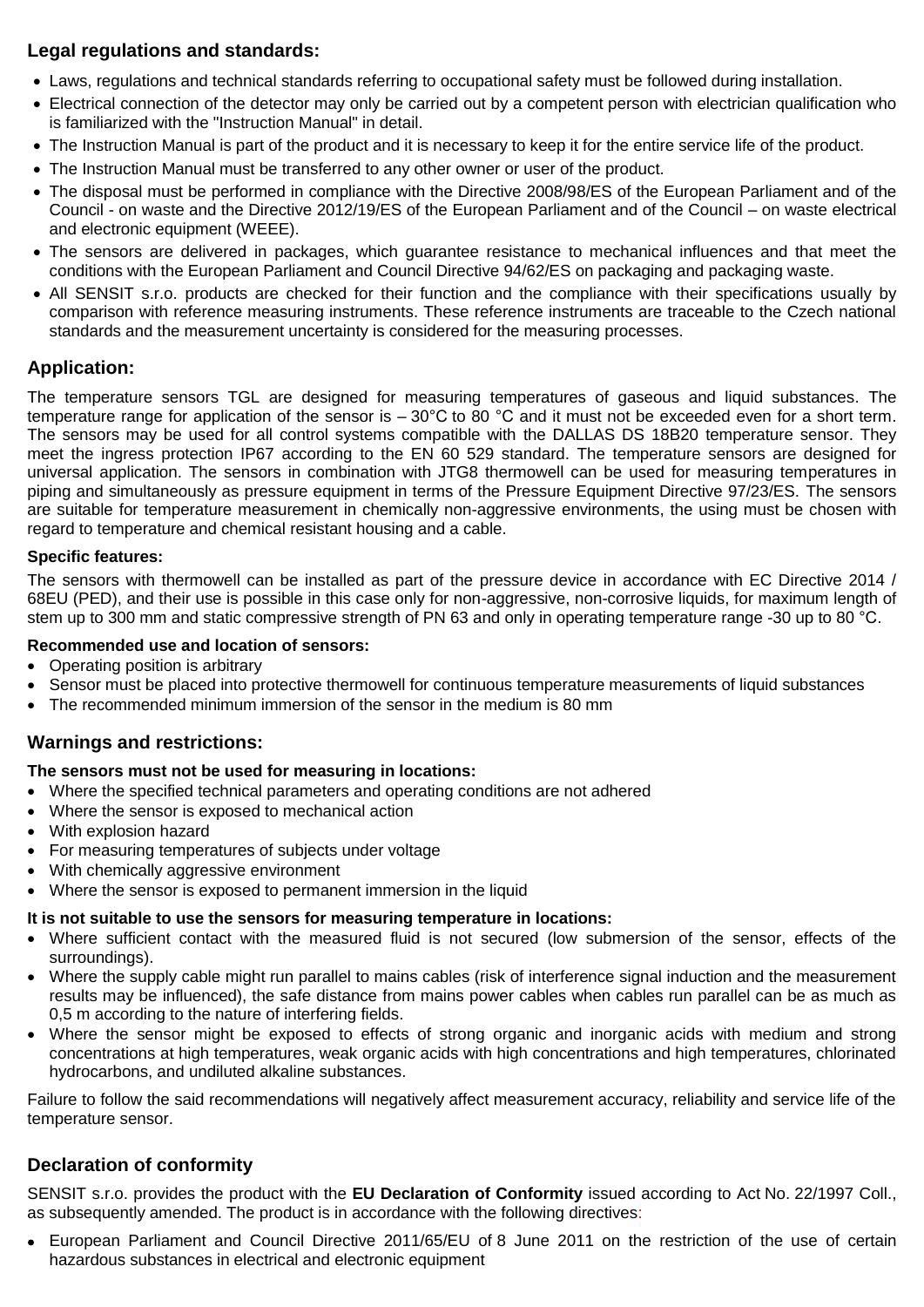# **Product safety:**

Product safety and technical parameters were evaluated according to the following standards and norms, as amended:

- EN 60730-1, EN 60730-2-9, EN 60751, EN 60 529
- EN 13445-3, EN 23277, EN 10204, EN ISO 5817, EN ISO 15614-1, EN 69 0010-4-1

#### **Sensor description:**

The sensor consists of a metallic housing with the sensing element inside and a supply cable. The sensor housing is made of stainless steel. The sensors are connected as two-wire probes. The supply cable has external PVC insulation and is shielded. The shielding is not connected with the housing or with the temperature element. The length of housing can be selected from 40 to 200 mm.

#### **Sensor installation:**

- 1. If the sensor is used in combination with the thermowell, screw the thermowell in the welded-on piece on the piping or in the specific threaded location.
- 2. Install the sensor in the measured location or insert it in the thermowell and ensure fix installation of the sensor to prevent its movement
- 3. Connect the wires of the supply cable to the evaluation unit according the wiring diagram. **The supply cable shielding is not conductively connected with the external housing of the sensor or with the element.**
- 4. After installation and connection to the consequential electrical measuring device, the sensor is ready for operation. The sensor does not require any special manipulation or maintenance.

# **Wiring diagram:**





# **Technical parameters:**

| Type of element                     | Dallas DS18B20                                                   |  |  |  |  |
|-------------------------------------|------------------------------------------------------------------|--|--|--|--|
| Accuracy class of element           | $\pm$ 0,5°C in range -10 to 80°C                                 |  |  |  |  |
| Temperature element wiring          | Two-wire configuration                                           |  |  |  |  |
| Measuring range                     | -30 °C to 80 °C                                                  |  |  |  |  |
| Power supply                        | 3 to 5V SELV or PELV                                             |  |  |  |  |
| Sensor IP code                      | IP 67 according to EN 60 529                                     |  |  |  |  |
| Response time                       | $\tau_{0.5}$ < 7 sec (in flowing water > 0,2 m.s <sup>-1</sup> ) |  |  |  |  |
| Housing material                    | stainless steel DIN 1.4571<br>40, 50 mm:                         |  |  |  |  |
|                                     | Others length:<br>stainless steel DIN 1.4301                     |  |  |  |  |
| Housing diameter                    | $5.7 \pm 0.1$ mm                                                 |  |  |  |  |
| Housing length                      |                                                                  |  |  |  |  |
| Dielectric strength                 | 500 VAC according to EN 60730-1                                  |  |  |  |  |
| Insulation resistance               | > 200 MΩ at 500VDC, 25 ± 3 °C                                    |  |  |  |  |
| Supply cable type                   | shielded PVC $2 \times 0.34$ mm <sup>2</sup>                     |  |  |  |  |
| Supply cable length                 |                                                                  |  |  |  |  |
| Supply leads resistance             | 0,105 $\Omega$ / 1 m at a temperature of 25 °C                   |  |  |  |  |
| Pressure resistance                 | Without thermowell 2,5 MPa                                       |  |  |  |  |
| (Efect on the stem with the medium) | With thermowell<br>6,3 MPa                                       |  |  |  |  |
| Weight                              | $0,05$ kg / 1 m                                                  |  |  |  |  |

# **Operating conditions:**

- temperature round the supply cable: -30  $^{\circ}$ C to 80  $^{\circ}$ C, relative humidity of the surroundings: 10 to 100 % atmospheric pressure: 70 to 106 kPa
	- Maximum water flow speed and speed of air when measuring temperature in piping with thermowell:

| The length of the stem<br>(mm) | up to 60   | 100<br>$.60$ to      | 160<br>100 to | 160 to 220  | 400<br>$220$ to   |
|--------------------------------|------------|----------------------|---------------|-------------|-------------------|
| Speed water flow               | m.s        | .,5 m.s <sup>-</sup> | m.s           | 0.6<br>∍m.s | $^{\circ}$ 3 m.s  |
| Speed of air                   | 20.<br>m.s | 15<br>m.s            | m.s           | つに<br>m.s   | $0.6 \text{ m.s}$ |